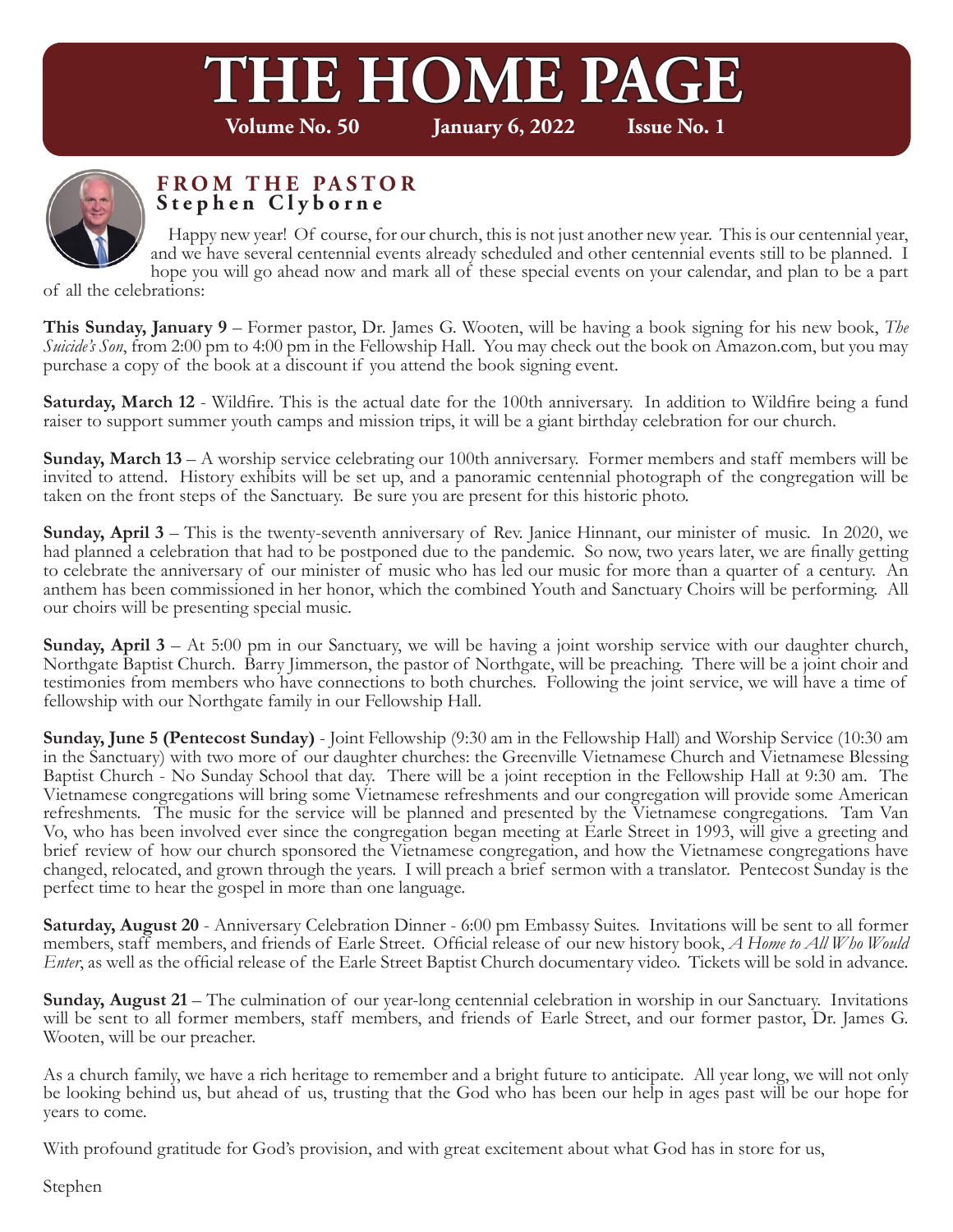### JOIN US IN WORSHIP

**Sunday, January 9 10:30 am in the Sanctuary** *Baptism of the Lord Sunday*

**Testimony:** Lucy Wilkinson

**Anthem:** *I Have Decided to Follow Jesus* by the Sanctuary Choir

**Scripture:** Luke 3:15-17, 21-22

**Sermon Series:** A KINGDOM FOR ALL: Scenes from Luke's Gospel

Sermon: "A Good Rule for Every Good Leader" by Stephen Clyborne

## RECENTLY HOSPITALIZED

Pat Dietz Larry Plumblee Rosemary Plumblee

James Sheppard Joe Solesbee

## ATTENDANCE REPORT

**Week of January 2, 2022**

**Sunday School Attendance** 

| <b>Worship Attendance</b> |  |
|---------------------------|--|
|                           |  |
|                           |  |
|                           |  |
|                           |  |

# BUDGET REPORT

#### **Report for Friday, December 31, 2021**

| Budget Requirements to Date \$1,425,112       |  |
|-----------------------------------------------|--|
|                                               |  |
| Capital Campaign (Sanctuary Renewal) \$70,018 |  |

#### **Report for Sunday, January 2, 2022**

| Budget Requirements to Date \$25,678 |  |
|--------------------------------------|--|
|                                      |  |
|                                      |  |

# DEACON OF THE WEEK



**Ron Bridwell is our deacon of the week.** Ron and his wife, Sandra, have been married since 1969. They have been members at Earle Street since 2002. They have two daughters and sons-in law, one grandson and three granddaughters, all of whom attend

Earle Street. Ron is retired from Engineered Products after working there for 32 years as a Professional Engineer. In addition to being a Deacon, Ron is assistant teacher of the Loaves and Fishes Sunday School Class and also sings in the choir.

## STAFF ANNIVERSARIES

**Randal Blackburn** January 17 1 year

**Stephen Clyborne** January 2 20 years

**Denise Plumblee** January 4 12 years

# CHRISTIAN SYMPATHY

**Jane Snyder, Steve and Beth Rice, Jeff and Karyn French, and Jake and Savannah French** upon the recent death of Jane and Beth's mother, Karyn's grandmother, and Jake's great-grandmother, Mary Ann Snyder.

**Jerome and Gina Jay, John and Julia Sheran** upon the recent death of Jerome's sister and Julia's cousin, Pat Jay Grant and Jerome and Julia's cousin, Katherine Jay Mann.

**Drew, Jill, Mason and Adam Pearce** upon the recent death of Drew's aunt, Mason and Adam's great-aunt, Mary Francis Schneider.

#### **NEW WEDNESDAY EVENING SCHEDULE**

| $5:00-6:00$                      | Fellowship Hall Open                |
|----------------------------------|-------------------------------------|
|                                  | (bring your own dinner)             |
| <b>Preschoolers and Children</b> |                                     |
| $5:45-7:15$                      | Child Care                          |
| $5:45-6:30$                      | Preschool and Children's Choirs     |
| $6:30-7:15$                      | Preschool and Children's Activities |
| Youth                            |                                     |
| $5:00-6:00$                      | Youth Hang Out                      |
| $6:00 - 7:15$                    | Youth Small Groups                  |
| <b>Adults</b>                    |                                     |
| $6:00-6:25$                      | Adult Large Group Bible Study       |
| $6:30-7:15$                      | <b>Adult Small Groups</b>           |
| $7:15 - 8:15$                    | Sanctuary Choir Rehearsal           |
|                                  |                                     |
|                                  |                                     |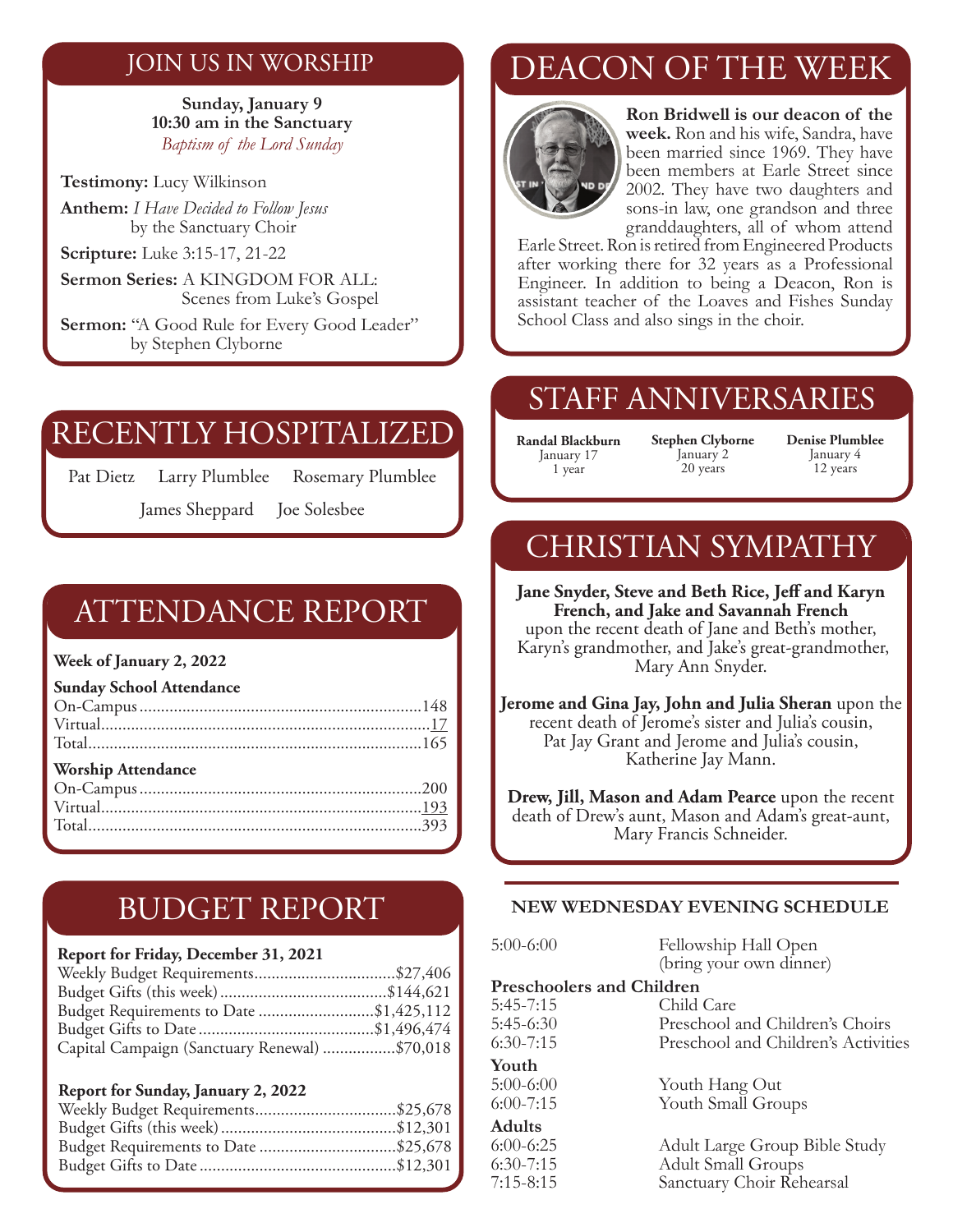#### *The Suicide's Son*  **Book Signing with Dr. Jim Wooten This Sunday, January 9 Drop-In: 2:00 - 4:00 pm**

On Sunday, January 9, ESBC is pleased to host a book signing event for *The Suicide's Son*. There will be books available at a discounted price and an opportunity to have Jim autograph any books purchased.

Entitled *The Suicide's Son*, Jim's book recounts the dramatic events that led to the tragic death of a thirty-five-year-old father, as told through the eyes and memory of his son, Jim, nearly sixty year later. Jim also tells the story of his lifelong quest to deal with the impact of that death and to find answers to the questions that it awakened.

#### **SOUPER BOWL OF CARING**

United Ministries, a mission partner of ESBC, "serves and empowers those on the transformative journey to self-sufficiency." A local agency located on Pendleton Street, United Ministries' vision is a community where all people join together to ensure all people have an opportunity to thrive.

From now until February 14, United Ministries is hosting their annual "Souper Bowl of Caring", a food drive to provide for those in need. We will join in this effort, collecting canned good and pantry items. There are collection boxes on all three floors in the lobby areas. Please help us support United Ministries and our neighbors in Greenville in need by participating in this food drive.

#### **SERENDIPITY MEETING Thursday, January 20th 6:00 pm in Room 203**

Rhetta Jones, Campus Administrator for Marie Younts Girls' Home in Mauldin, will speak to our group. If you would like, bring your own dinner to eat at 6:00 pm and fellowship with others. Our program will begin at 6:30 pm. The mission action project for this month is paper towels, toilet tissue, cascade pods for dishwasher, and laundry detergent (either powder or liquid, but no pods please.) Call Sylvia Clyborne (354-9039) for more information.

#### **JANUARY MOVIE EVENT Sponsored by the XYZ Team For All Senior Adults Tuesday, January 25 at 2:00 pm**

What better way to spend a cold January afternoon than watching a movie with friends enjoying cookies and hot chocolate! This month our movie event features "Frozen", the 2013 Disney blockbuster that won two Academy Awards and set off a cultural phenomenon that still runs strong today. Our hot chocolate bar with all the trimmings will be the perfect way to stay warm while we enjoy the movie. So, wear your favorite winter sweater and plan to join us for an afternoon of food, fun and fellowship!



#### **A KINGDOM FOR ALL: Scenes from Luke's Gospel**

The four Gospels are more like portraits than photographs of Jesus. Each presents a unique perspective of Jesus, while containing elements that are common to all four.

If you pay attention to the distinctive elements of Luke's Gospel, you start to notice a theme that is undeniable. In all four Gospels, but in Luke's Gospel, in particular, you begin to notice that Jesus has a special interest in the people of His day who would have been overlooked, marginalized, shunned, excluded, or even condemned by the religious establishment. In His time, those categories of people would have included women, the poor, Samaritans, tax collectors, lepers, prostitutes, adulterers, foreigners, strangers, and "sinners." As early in Luke's Gospel as his version of the Christmas story, the theme of inclusiveness is hard to miss. Even before Jesus was born, Mary predicted that her Son would "lift up the lowly and fill the hungry with good things," and the angel predicted to the shepherds that the birth of Jesus would bring "good news of great joy for all people." In the kingdom that Jesus came to bring, outsiders become insiders, sinners are forgiven, and all are welcome.

Join us for this sermon series as we seek to apply the radical claims of the gospel to our lives, our church, and our world.

| <b>January 9</b>   | "A Good Rule for Every Good Leader"  |
|--------------------|--------------------------------------|
| January 16         | "The Women of the Church"            |
| <b>January 23</b>  | "Gratitude"                          |
| January 30         | "Race Relations"                     |
| <b>February 6</b>  | "The Deep Water"                     |
| <b>February 20</b> | "The Way We Treat Our Enemies"       |
| <b>February 27</b> | "If You Have Nothing to Say, Say It" |
| March <sub>2</sub> | "Dirty Dishes"                       |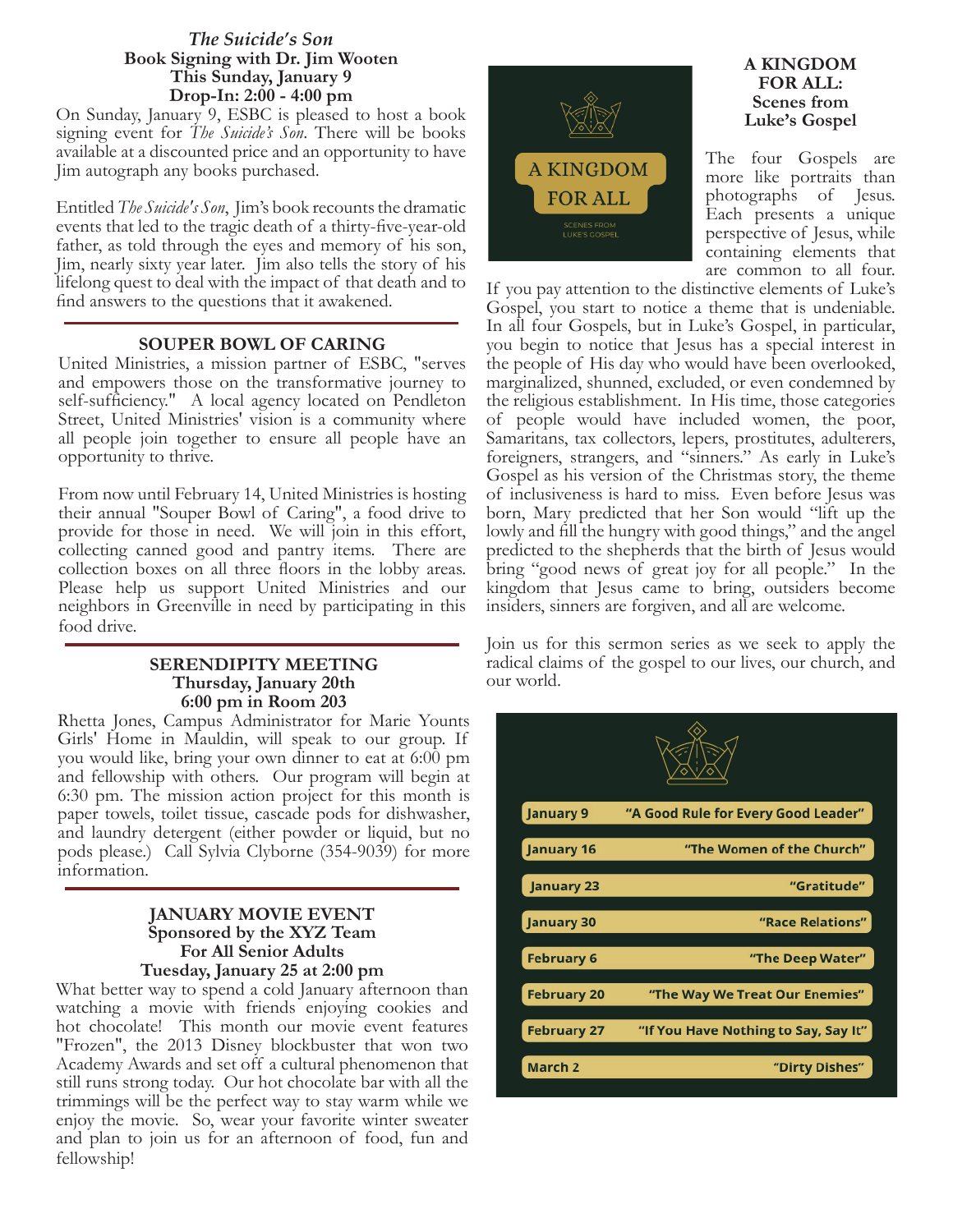

#### **CROSS IN VESTIBULE**

Although the Sanctuary Renewal was officially complete in November, there were a few items that were not quite finished at that time. One of these items is a beautiful Celtic cross that now hangs in the vestibule.

The Celtic cross, a symbol of ESBC, was handcrafted and

donated by Danny Ard. The cross is made of Padauk wood and is a "simple square edge cross" design. Padauk is an exotic wood that grows in tropical climates such as Africa and the South Pacific. It is known for its deep rich purple-brown color. While no one knows for sure, one reference article on Padauk says that this was the wood that King Solomon chose for the pillars of his temple.\*

We invite you to visit the vestibule and see this Celtic cross. We are deeply grateful to Danny for this beautiful piece of art given to the glory of God.

\*Wood Magazine, July 2016

#### **WEDNESDAY EVENING MEAL UPDATE**

Thanks to those of you who participated in our survey regarding Wednesday evening meals. Based on the survey results, there is sufficient interest among families who desire to participate on Wednesday nights. However, at this time, we do not have enough volunteers to properly staff this ministry. We need five volunteers every week in order to resume the Wednesday dinners. Once we have enough volunteers, we will consider resuming the meals.

Until that time, the Fellowship Hall will be available on Wednesday evenings from 5:00 to 6:00 pm for families who wish to bring their dinner with them and eat prior to the activities. Please remember that our adult large group study does meet in the Fellowship Hall starting at 6:00 pm.

#### **INCLEMENT WEATHER PROCEDURES**

During our winter months there is always the possibility of bad weather. For information on cancellations or delays, call the church office at 233-5332 and dial extension 500. We will have information posted on our website, Facebook and Twitter pages, WYFF-TV and WSPA-TV.

# JANUARY BIRTHDAYS

- 1 Brock Medley
- 2 Jane Leo, Dwight Odom, Rayanna Redderson
- 3 Ben Duncan
- 4 Jim Hudson, Bob Walker, Harriet McCarrell, Ronnie McAlister, Bob Purkerson, Dru Lewis
- 5 Nellie Farnsworth, Glenda Bumgarner, Amanda Rapp
- 6 Susan Standridge, Bruce King, Chuck Carnes, Andrew Elliott
- 7 Peyton Zeiger, Joe Brewer
- 8 Lyn Reames, Trey Griffin
- 9 Dot Smith, John Connor Douglass, Jenn Broome
- 10 Jill Boone, Anna Davidson, Michelle Lusk, Gail Purkerson
- 11 Mary McCutcheon, Mary Beth Young
- 12 Dana Bennett, Bob Landers
- 13 Gail Schoonmaker, Jill Boland, Reagan Patterson
- 14 Carl Thackston, Tommy Davis
- 15 Phil Plumblee, Laura Beth Medley, Terese Burns, Jerry Youkey
- 16 Luke Watson, Glenn Arrowood, Jamie Dalhouse
- 17 Katie Gillespie, Beth Wickliffe, Wayne Turner
- 18 Tristin Poole, Candice Lewis, Rivers Pfeiffer, Pat Caler
- 19 Heyward Johnston, Brad Wilson, Knox Boggs
- 20 Derek Lord, Birdie Middleton, Butch Hendrix, Lindsay Keck, Chloe Gates
- 21 Katie Holmes, Alison Seigler, Campbell Moore, Steven Rau
- 22 Dana Collier, Mary Wayne Slice, Judy Cothran, Laura Cummings, Elaine Baker, Rachel Dickins, Jason Tankersley, Ellis Davis
- 23 Candice Eubanks
- 24 Mike Cook, Jacqui McGuinness
- 26 Pat Garrett, Brad Hawkins
- 27 Marilyn Woods, Sam Justice, Logan Alexander
- 28 Dave Lusk
- 29 Sydney Hammond, Lyn Hewitt
- 30 Zach Baker, Joan Novelli, David White

## **From the Minister Of Music and Worship**

Janice Hinnant (ext. 202) – janice@ESBCgreenville.org

Our holiday break is over and we are back to our regular rehearsals beginning this week:

#### **Preschool and Children's Choirs**

Wednesdays, 5:45 – 6:30 pm

- **Sanctuary Choir** Wednesdays, 7:15 – 8:15 pm
- **Youth Choir** Sundays, 4:15 – 5:00 pm
- **Youth Handbell Choir** Sundays, 5:00 – 5:30 pm
- **Earle Street Ringers**

Sundays, 5:30 – 6:30 pm